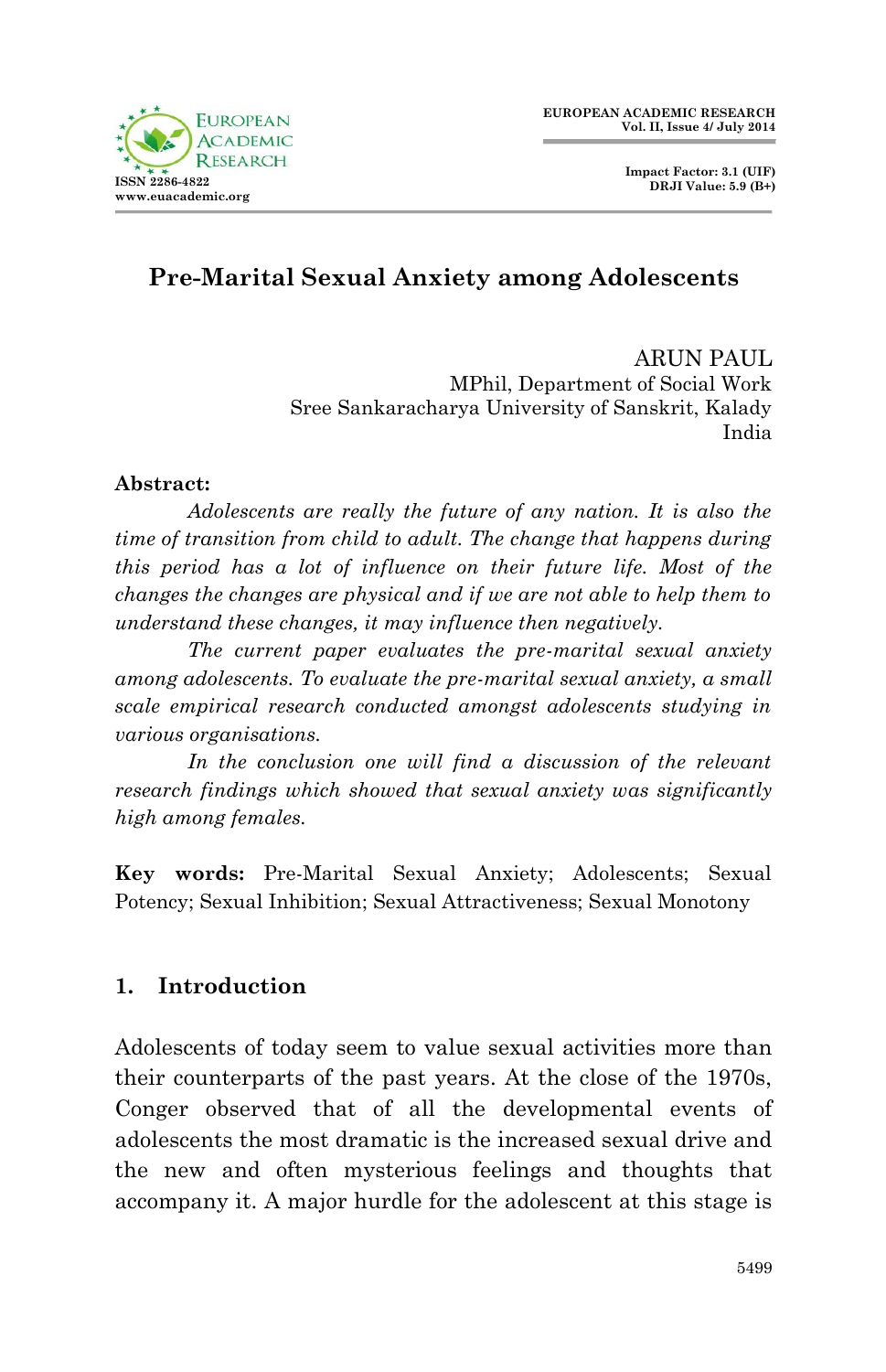the successful integration of sexual activities with other aspects of the emerging sense of self without having to undergo too much conflict and anxiety. Berman and Berman thus believes that sexual adjustment is an important developmental task of adolescents quite difficult to cope with when societies are both permissive and prohibitive to sexual activities.

Growing up under the influence of heavily mystified world of sex—a considerable number of young male and females experience sexual anxiety to varying degrees depending on their developmental level and maturation stage. The underlying symptom of sexual anxiety tends to be manifested as both a chronic physical desire for multiple partners and risky sex as well as a cognitive preoccupation and ideation with sex in general. In some, sexual anxiety may advance over and beyond the generalized physical sexual desire and ideation levels manifesting itself as a constant worry about sex that may be hard to control (Beck et al. 1995; Buchbinder, 1998). Such sexual worrying has no objective basis but is fuelled, instead, by a constant preoccupation—a constant yearning—to live up to the idealized and unattainable socio-cultural standards in a vain effort to satisfy one's need for intimacy. Sexual anxiety may also come to bear a modest indirect influence in other areas of a person's interpersonal life including one's relationships with their significant others and his workplace and daily functioning; not as much as generalized anxiety disorder or any other psychiatric disorder. Since the majority of men find it difficult to externalize their innermost fears and desires—and even more difficult to openly discuss sexuality and intimacy issues with their significant others—it is not unusual for them to be silently suffering from sexual anxiety from their early years without even personally coming to terms with the issue (Pleck, 1995; Thompson & Pleck, 1995). After all, the manifestations of sexual anxiety tend to be so covert that most of the individuals are not even aware of them. Perhaps this is due to the considerable mystification of sex and the stigma surrounding it.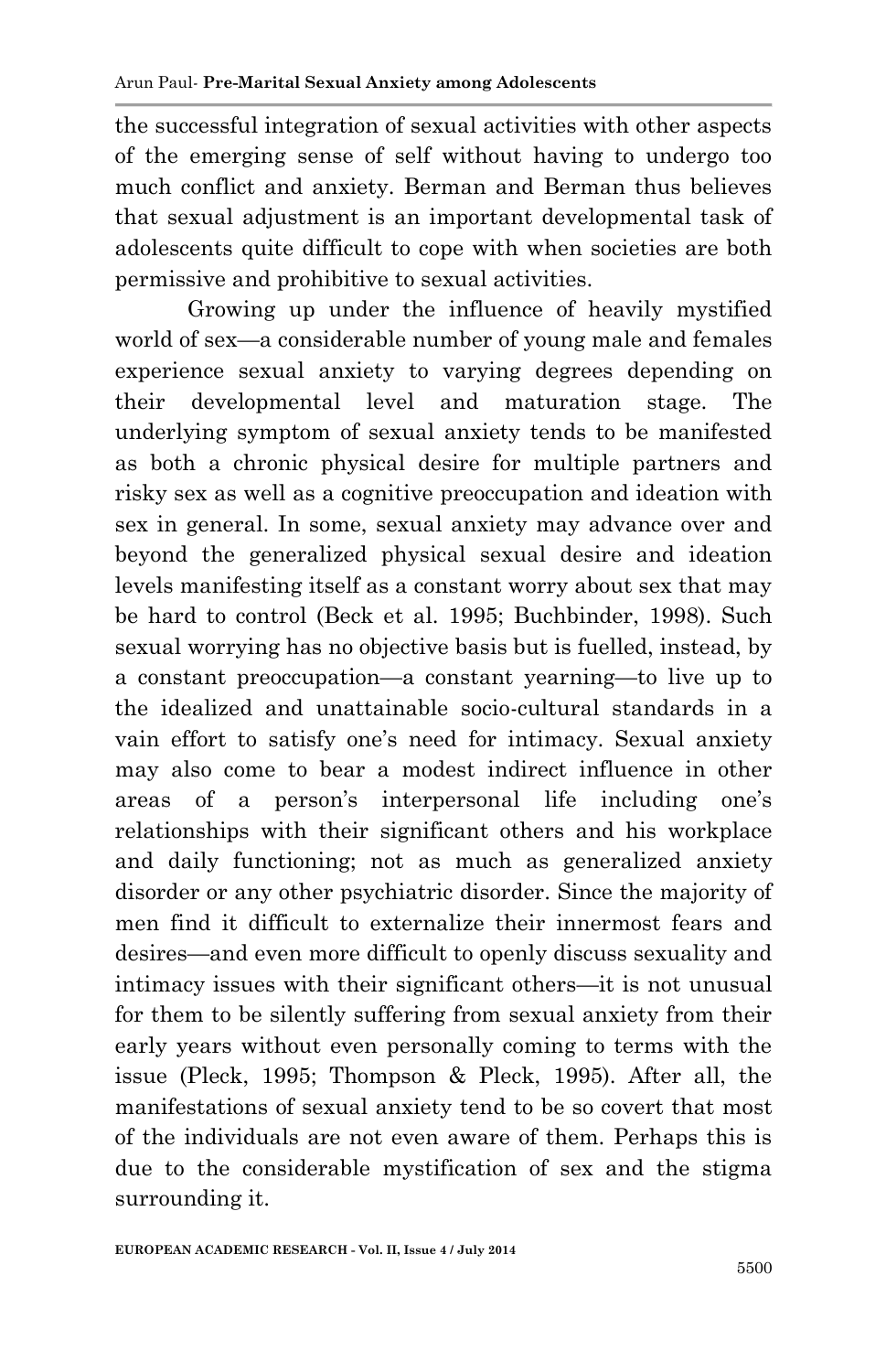The purpose of this quantitative study is to shed some light into the pre-marital sexual anxiety among young males and females.

### **2. Materials and Methods**

### **2.1 Rationale of the research**

In a developing country like India adolescents can play a vital role in the development process of the community as well as the country itself. It is a period when one gets transformed into an adult from a child. While transition, they will go through many changes, both physical as well as mental. At that time proper understanding of sexuality is a requisite for the young ones. But in India, most of the young people prepares for their sexual life after marriage, with the help of unscientific information. For that they rely on their peers as well as pornographic materials. Absence of enough scientific knowledge about sexuality creates space for certain myths. These myths often result in fear and apprehensions in their mind and undoubtedly affect their sexual life.

This study is to assess the sexual anxiety among youth by measuring their fears and apprehensions about their sexual attractiveness, sexual inhibition, sexual potency and sexual monotony. It will be beneficial to all concerned adolescents and people from early adulthood stage in their development. Besides it must be useful to Social Workers and other professionals who are interested in adolescents, young adults and their welfare.

### **2.2 Objectives of the research**

The current study's general objective is to explore the premarital sexual anxiety levels of college going adolescents.

- Specific objectives of the study are as follows:
	- To study the Socio-demographic profile of the respondents
	- To study the gender based differences in sexual anxiety.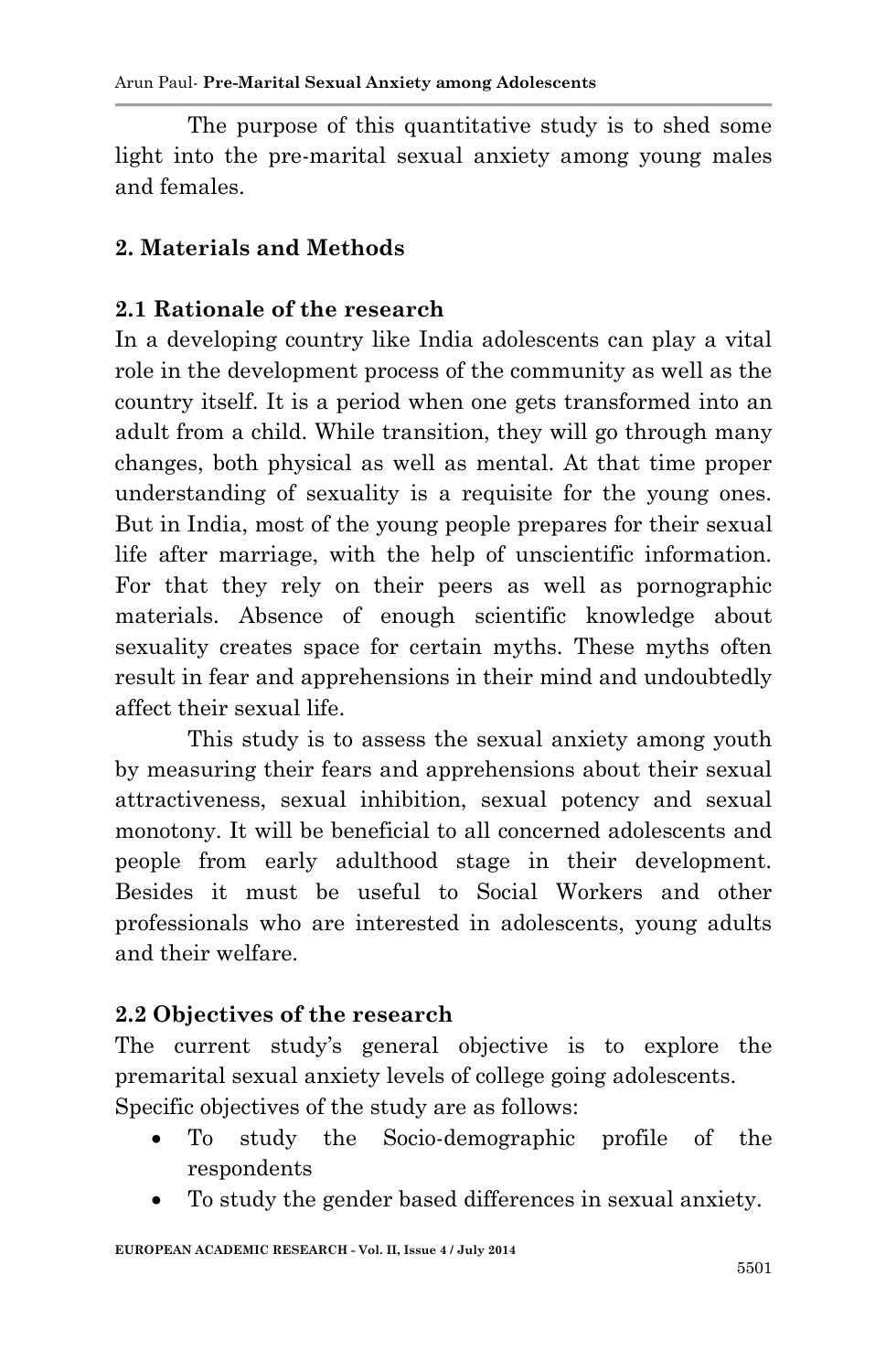- To study about the anxiety about sexual monotony.
- To assess the anxiety about sexual attractiveness.
- To study the anxiety about Sexual Potency.
- To evaluate the sexual inhibition of the respondents.

## **2.3 Research Sample- Limitations**

The research sample consisted of 100 adolescents studying in various colleges in the state of Kerala. The research sample is too small, selected using multi stage random sampling method. Thus, the research findings cannot -and should not-be generalized.

# **2.4 Data Collection**

The tool used in this study is the Sexual Anxiety Scale (SAS). This is a 16 highly sensitive items presented in a 4-point rating format developed by P. Kumar (1992) to measure Pre-marital Sexual Anxiety. It was chosen as the data collection tool, since it allows the gathering of multitude information in a short period of time.

## **2.5 Data Analysis**

The data collected by the Sexual Anxiety Scale (SAS) were analyzed by SPSS V. 21. It is a widely used statistical analysis program in the Social Sciences field.

## **3. Results and Discussion**

# **3.1 Demographic Characteristics**

The research sample's distribution in relation to demographic characteristics is as follows:

*Gender:* 50 male members (50%) and 50 female members (50%).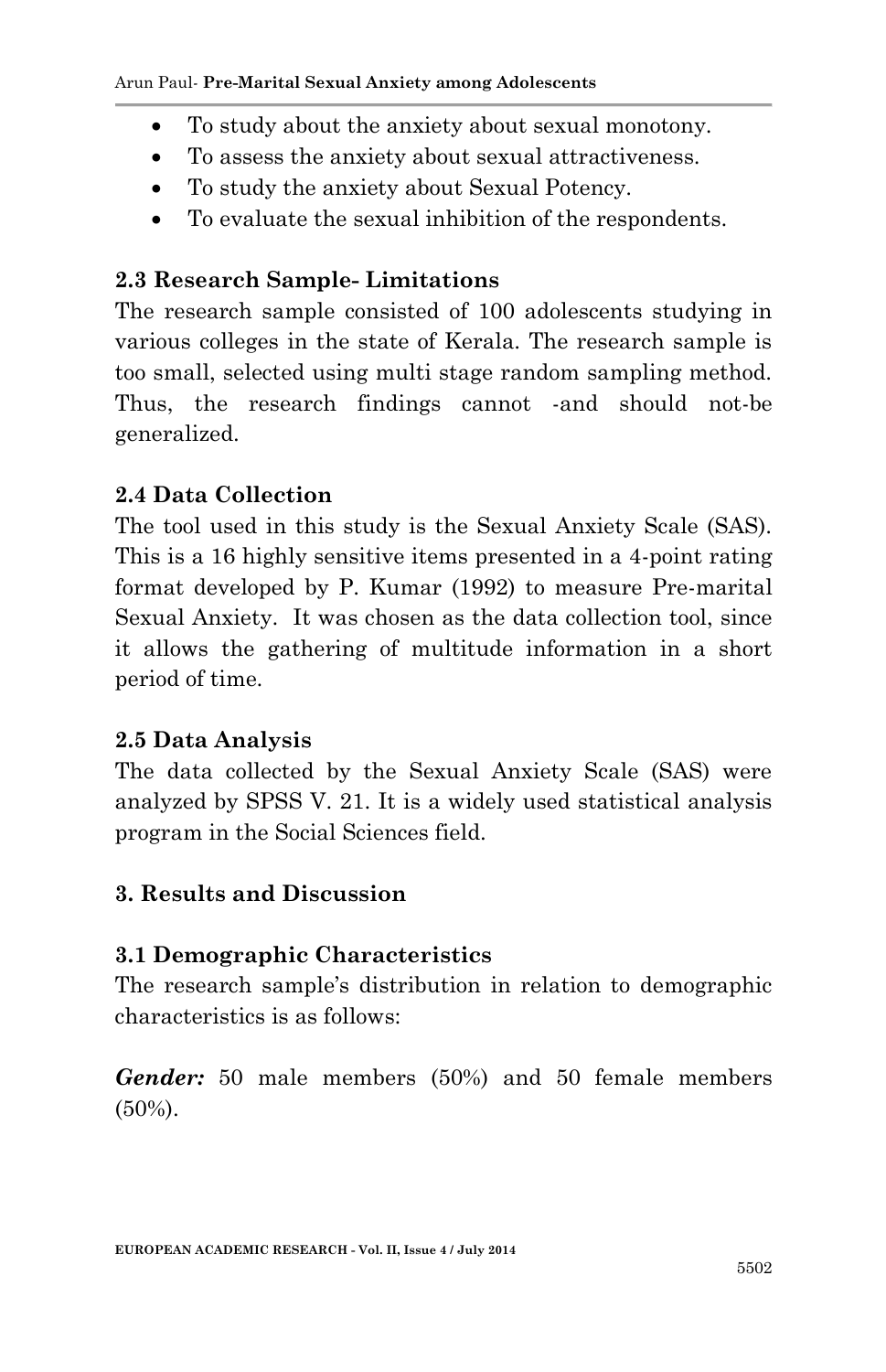

*Age***:** From the chart it can be seen that, most of the respondents were of the age 19 (31%). Respondents of Age 20 (25%) and 21 (22%) were of almost same number. Respondents of ages 18, 22 and 23 were 12%, 8% and 2% respectively.

|  |  | Mean Scores and Standard Deviations Obtained by the   |  |  |
|--|--|-------------------------------------------------------|--|--|
|  |  | Male and Female College Students in Various Sexual    |  |  |
|  |  | <b>Anxiety Measures and Corresponding 'T' Values.</b> |  |  |

|                                        | $MALE(N=50)$ |                                     | FEMALE (N=50) |                                     |               |
|----------------------------------------|--------------|-------------------------------------|---------------|-------------------------------------|---------------|
|                                        | <b>MEAN</b>  | <b>STANDARD</b><br><b>DEVIATION</b> | <b>MEAN</b>   | <b>STANDARD</b><br><b>DEVIATION</b> | $\ddot{\tau}$ |
| <b>SEXUAL POTENCY</b>                  | 14.84        | 3.73                                | 17.14         | 4.51                                | $-2.8$        |
| <b>SEXUAL</b><br><b>INHIBITION</b>     | 6.16         | 2.68                                | 8.7           | 2.8                                 | $-4.7$        |
| <b>SEXUAL</b><br><b>ATTRACTIVENESS</b> | 3.86         | 1.12                                | 4.04          | 1.49                                | $-0.679$      |
| <b>SEXUAL</b><br><b>MONOTONY</b>       | 3.24         | 1.2                                 | 3.98          | 1.38                                | 2.8           |
| <b>TOTAL</b>                           | 28.10        | 7.38                                | 33.90         | 8.69                                | 95.47         |

From the table it can be seen that in most of the measures there are no significant differences between the male and female college students. The mean scores show that, females (M=17.14) have significantly high level of anxiety about sexual potency compared to males (M=14.84). Mean score of Sexual inhibition shows that females (M=8.7) have comparatively high score than males (M=6.16). The Sexual attractiveness score also points out that female (M=4.04) are slightly more anxious about their sexual attractiveness than males (M=3.86), even though it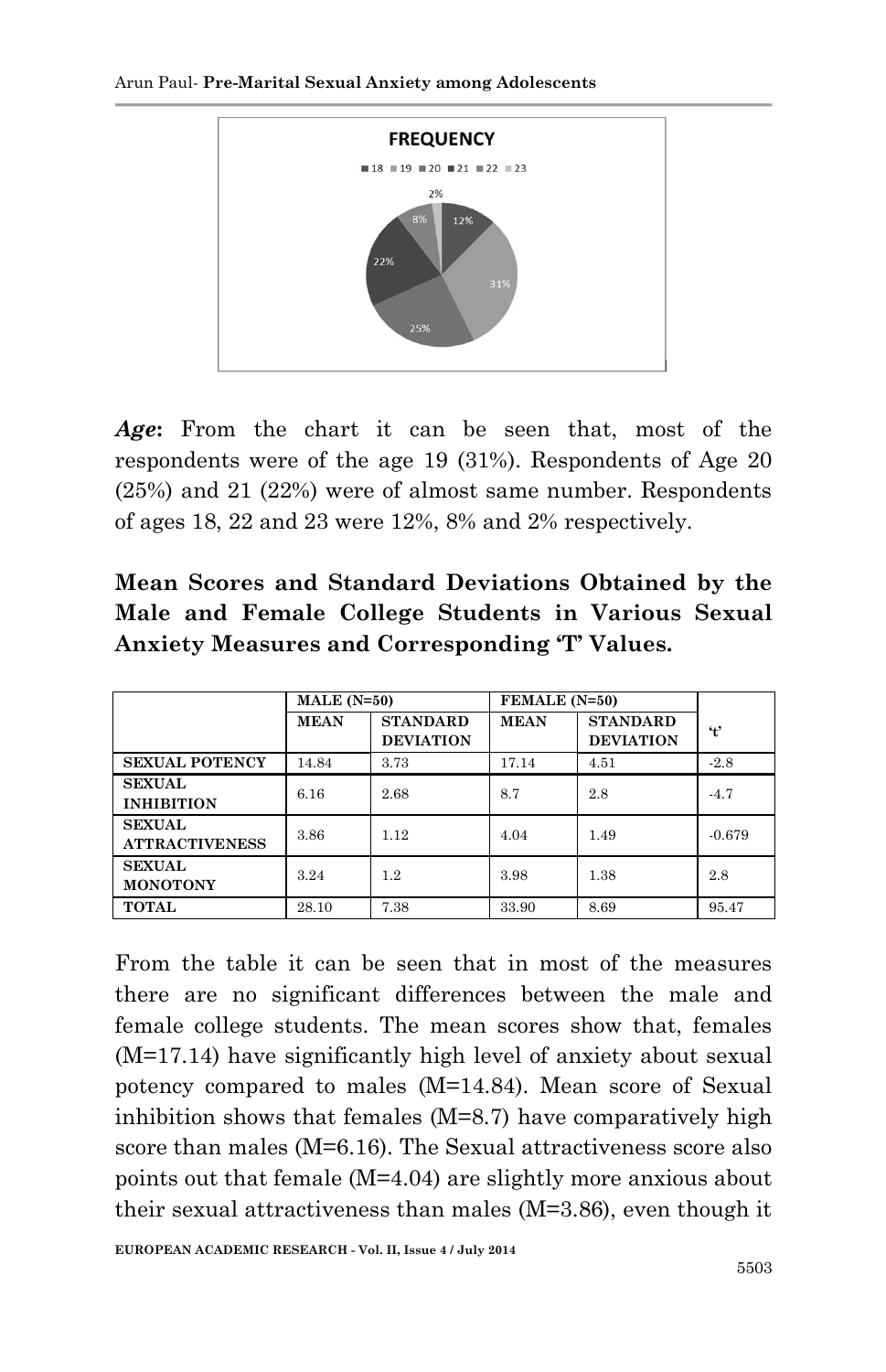is not significant. Scores for Sexual Monotony also implies that females (M=3.98) are more felt by sexual monotony compared to males (M=3.24).It is also clear that females (M=33.9) have significantly high sexual anxiety among males (M=28.1).

**Mean Scores and S.D.'S of Different Sexual Anxiety Measures Obtained from College Students Belonging to Nuclear and Joint Families and Corresponding 'T' Values.**

|                                        | <b>NUCLEAR</b><br>$(N=91)$ | <b>FAMILY</b><br><b>JOINT FAMILY (N=9)</b> |             |                                     |                     |
|----------------------------------------|----------------------------|--------------------------------------------|-------------|-------------------------------------|---------------------|
|                                        | <b>MEAN</b>                | <b>STANDARD</b><br><b>DEVIATION</b>        | <b>MEAN</b> | <b>STANDARD</b><br><b>DEVIATION</b> | $\ddot{\mathbf{r}}$ |
| <b>SEXUAL POTANCY</b>                  | 15.89                      | 4.296                                      | 17.0        | 4.21                                | $-0.741$            |
| <b>SEXUAL</b><br><b>INHIBITION</b>     | 7.42                       | 3.02                                       | 7.78        | 2.94                                | $-0.342$            |
| <b>SEXUAL</b><br><b>ATTRACTIVENESS</b> | 3.99                       | 1.31                                       | 3.56        | 1.42                                | 0.938               |
| <b>SEXUAL</b><br><b>MONOTONY</b>       | 3.68                       | 1.35                                       | 2.89        | 0.92                                | 1.709               |
| <b>TOTAL</b>                           | 30.98                      | 8.63                                       | 91.22       | 7.90                                | $-0.081$            |

The mean scores show that, students from joint family (M=17.0) have slightly high level of anxiety about sexual potency compared to students from nuclear family (M=15.89). Mean score of Sexual inhibition shows that students from joint family (M=7.78) have slightly high score than students from nuclear family (M=7.42). The Sexual attractiveness score points out that student from nuclear family (M=3.99) are slightly more anxious about their sexual attractiveness than students from joint family (M=3.56), even though it is not significant. Scores for Sexual Monotony also implies that student from nuclear family (M=3.68) are more anxious about sexual monotony compared to students from joint family (M=2.89). It is also clear that students from joint family (M=91.22) have significantly high sexual anxiety than student from nuclear family (M=30.98).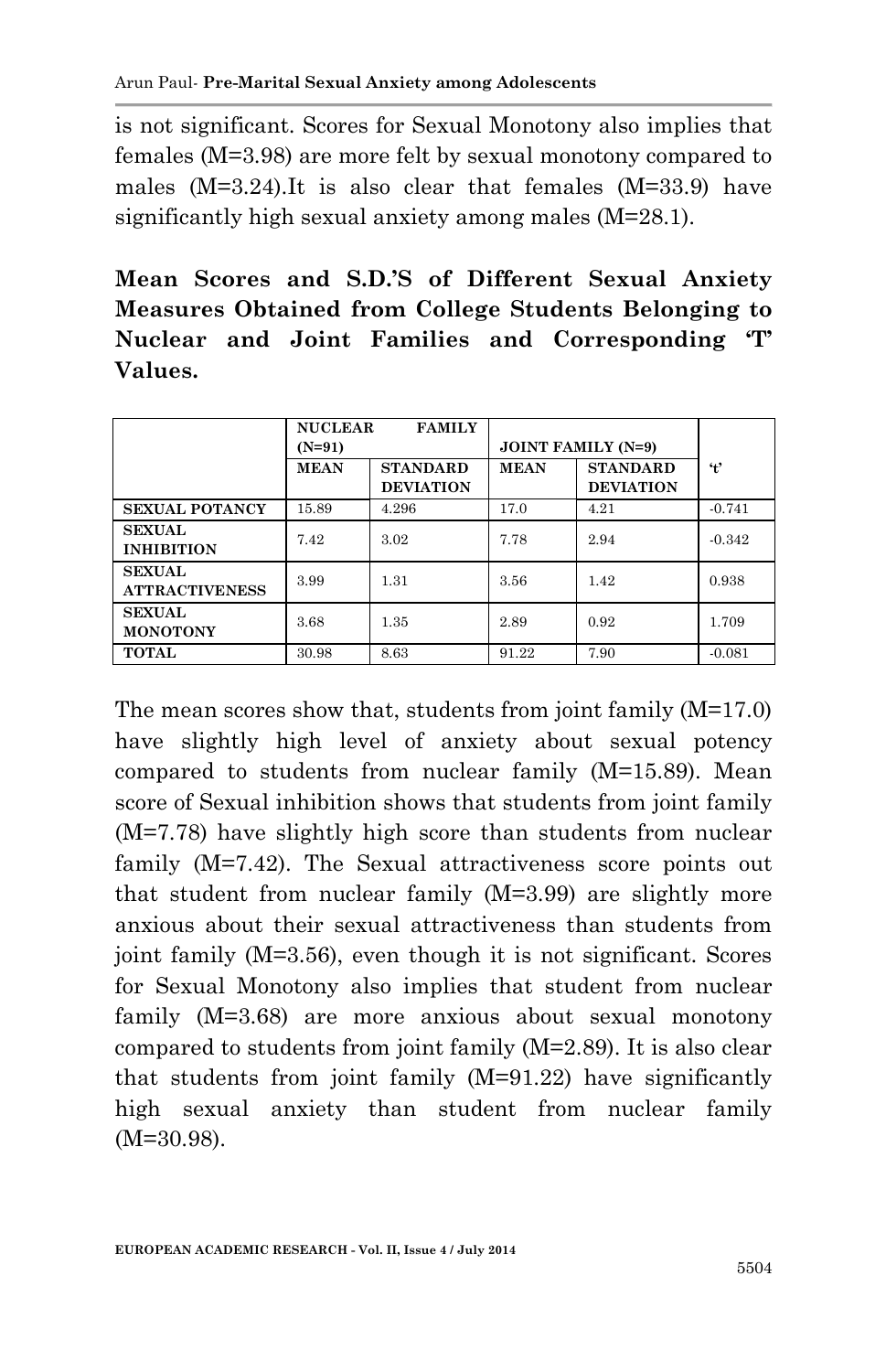**Mean Scores and S.D.'S of Different Sexual Anxiety Measures Obtained From College Students Belonging to Rural and Urban Areas and Their Corresponding 'T' Values.**

|                                        | $RURAL (N=42)$ |                                     | URBAN $(N=58)$ |                                     |                     |
|----------------------------------------|----------------|-------------------------------------|----------------|-------------------------------------|---------------------|
|                                        | <b>MEAN</b>    | <b>STANDARD</b><br><b>DEVIATION</b> | <b>MEAN</b>    | <b>STANDARD</b><br><b>DEVIATION</b> | $\ddot{\mathbf{t}}$ |
| <b>SEXUAL POTENCY</b>                  | 15.57          | 4.66                                | 16.29          | 3.99                                | $-0.831$            |
| <b>SEXUAL</b><br><b>INHIBITION</b>     | 7.19           | 3.35                                | 7.64           | 2.732                               | $-0.734$            |
| <b>SEXUAL</b><br><b>ATTRACTIVENESS</b> | 3.83           | 1.286                               | 4.03           | 1.350                               | $-0.750$            |
| <b>SEXUAL</b><br><b>MONOTONY</b>       | 3.62           | 1.168                               | 3.60           | 1.462                               | 0.57                |
| <b>TOTAL</b>                           | 30.21          | 9.092                               | 31.57          | 8.144                               | $-0.782$            |

The mean scores show that, students from urban area (M=16.29) have slightly high level of anxiety about sexual potency compared to students from rural area (M=15.57). Mean score of Sexual inhibition shows that students from urban area (M=7.64) have slightly high score than students from rural area (M=7.19). The Sexual attractiveness score points out that student from urban area (M=4.03) are slightly more anxious about their sexual attractiveness than students from rural area (M=3.83). Scores for Sexual Monotony also implies that student from urban area (M=3.60) and students from rural area (M=3.62) have almost same level of anxiety about sexual monotony. It is also clear that students from urban area (M=31.57) have slightly high sexual anxiety than student from rural area (M=30.21).

**Mean Scores and S.D.'S of Different Sexual Anxiety Measures Obtained from College Students Belonging to Professional and Non-Professional Colleges and Their Corresponding 'T' Values.**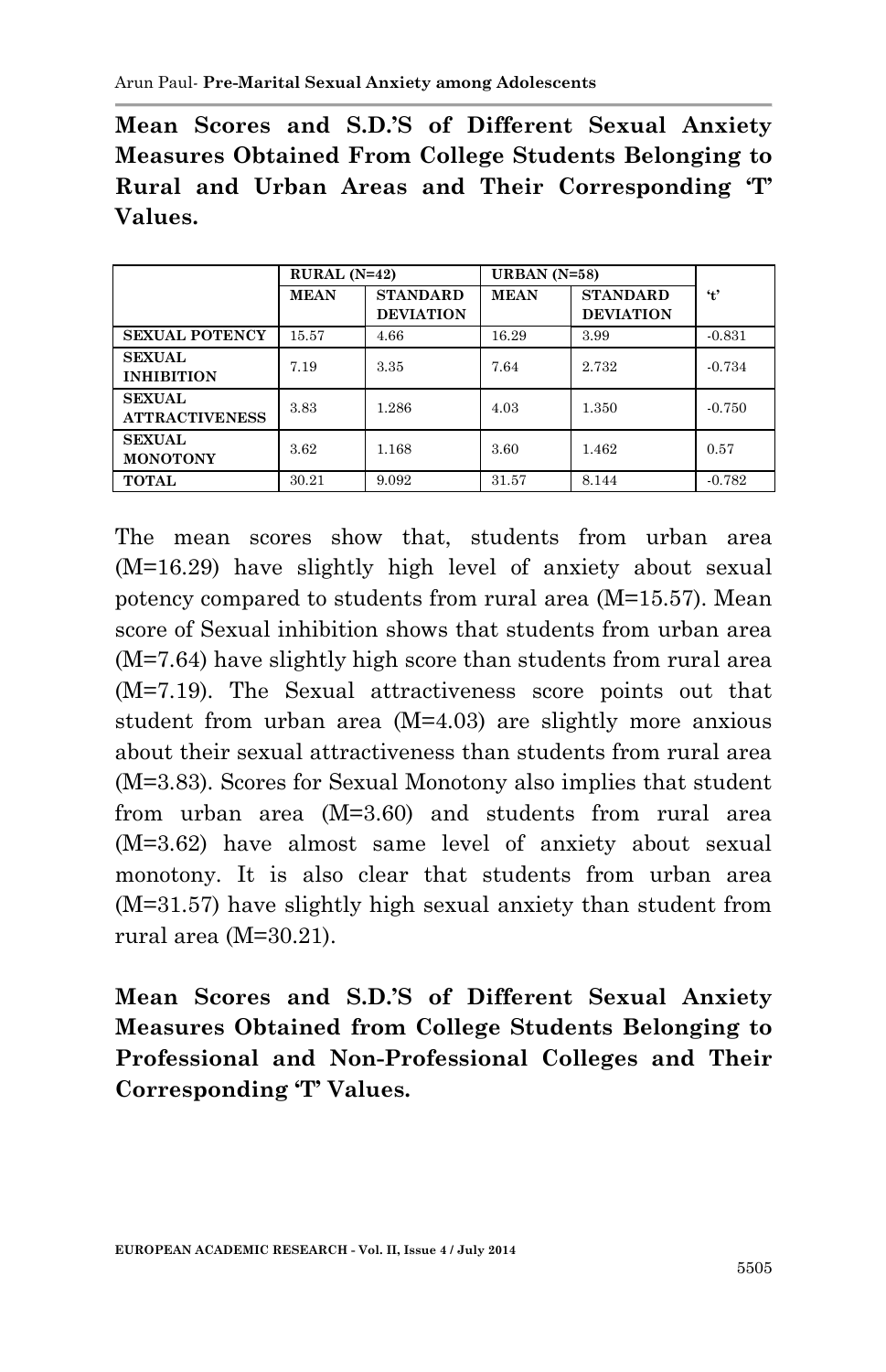|                                        |             | <b>PROFESSIONAL (N=50)</b>          | $(N=50)$    | <b>NON-PROFESSIONAL</b>             |                     |  |
|----------------------------------------|-------------|-------------------------------------|-------------|-------------------------------------|---------------------|--|
|                                        | <b>MEAN</b> | <b>STANDARD</b><br><b>DEVIATION</b> | <b>MEAN</b> | <b>STANDARD</b><br><b>DEVIATION</b> | $\ddot{\mathbf{t}}$ |  |
| <b>SEXUAL POTENCY</b>                  | 16.34       | 4.434                               | 15.64       | 4.134                               | 0.816               |  |
| <b>SEXUAL</b><br><b>INHIBITION</b>     | 7.68        | 2.938                               | 7.22        | 3.079                               | 0.764               |  |
| <b>SEXUAL</b><br><b>ATTRACTIVENESS</b> | 3.80        | 1.414                               | 4.10        | 1.216                               | $-1.137$            |  |
| <b>SEXUAL</b><br><b>MONOTONY</b>       | 3.60        | 1.443                               | 3.62        | 1.244                               | $-0.074$            |  |
| <b>TOTAL</b>                           | 31.42       | 8.811                               | 30.58       | 8.320                               | 0.490               |  |

Arun Paul*-* **Pre-Marital Sexual Anxiety among Adolescents**

Research was done among students from both professional and non-professional students. There were 25 females and 25 males from both professional and non-professional streams. Among the professional students the mean score for sexual potency was recorded as M=16.34 and for non-professional students, it was M=15.64. Sexual inhibition scores for professional and nonprofessional students were M=7.68 and M=7.22 respectively. While in the case of sexual attraction professional students scored M=3.80 and non-professionals M=4.10. Mean scores for sexual monotony was M=3.60 for professional students and M=3.62 for non-professionals. Professional students had mean score M=31.42 for sexual anxiety and M=30.58 for nonprofessionals.

# **Different Measures of Sexual Anxiety and Their Correlations with Age of the Respondents**

| AGE | <b>SEXUAL</b><br><b>POTENCY</b> | SEXUAL<br><b>INHIBITION</b> | <b>SEXUAL</b><br><b>ATTRACTIVENESS</b> | SEXUAL<br><b>MONOTONY</b> | <b>TOTAL</b> |
|-----|---------------------------------|-----------------------------|----------------------------------------|---------------------------|--------------|
|     | 0.048                           | 0.011                       | $-0.010$                               | $0.066\,$                 | $_{0.037}$   |

Correlation between age and sexual potency was 0.048. In Age and sexual inhibition correlation was 0.011. Sexual attractiveness and age had a correlation of -0.010. In the case of Sexual monotony and age correlation was 0.066.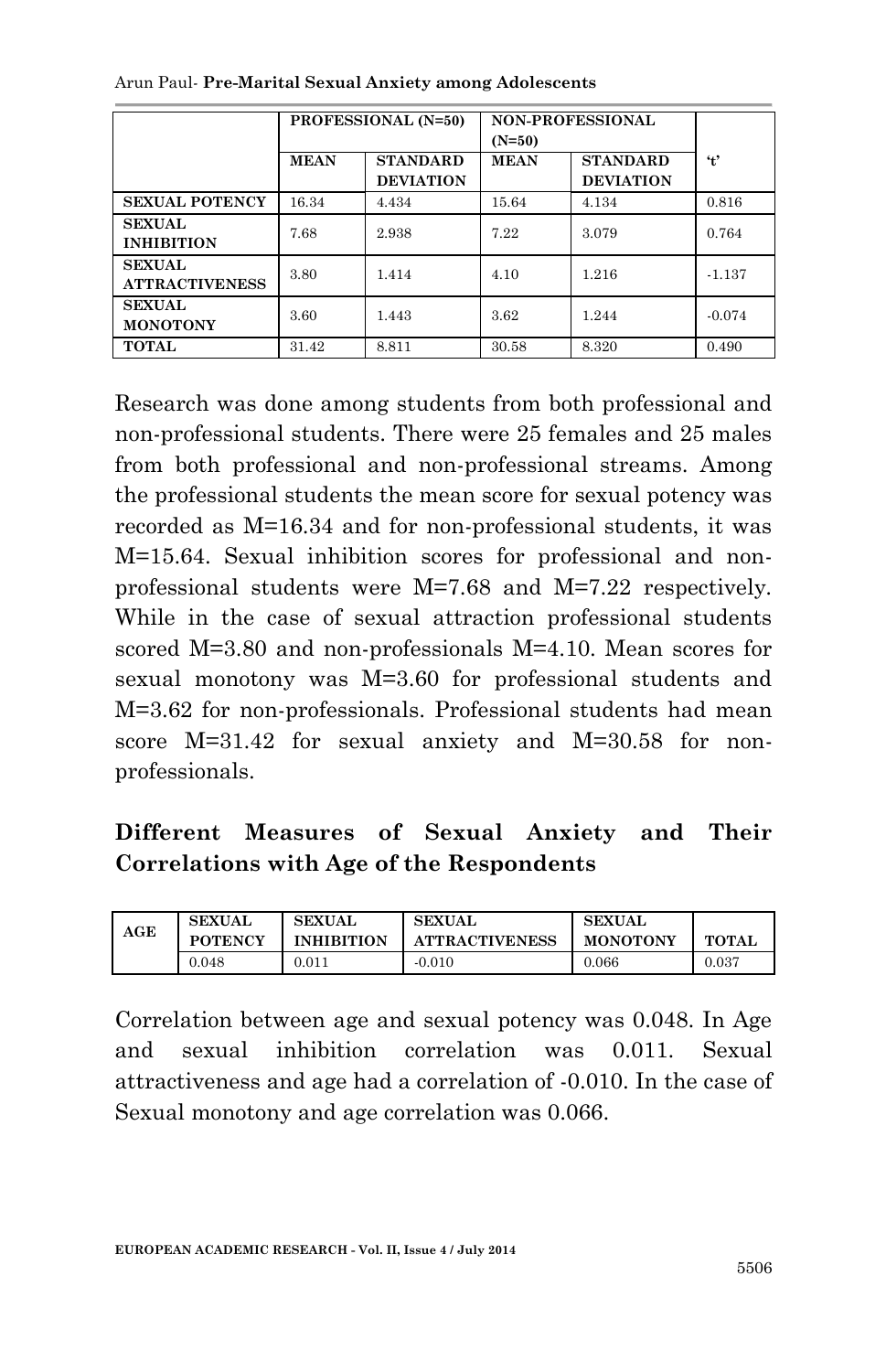#### **Socio demographic profile**

The parameters chosen for understanding the socio demographic profile were sex, age, religion, family, living area and socio-economic status.

The researcher collected equal number of boys and girls i.e. 50 each. 18-23 is the age group of representation of all respondents. Most of the respondents belonged to the age of 19 i.e. 31%. The religion wise distribution says that majority of the respondents from Hindu families. The majority of nuclear family shows that the universe is following the shifting pattern of families, from joint to nuclear i.e., the universe is following the current trend in the family type. Researcher selected respondents as equal from professional and non-professional colleges. Major part of the respondents are from urban area i.e., 58% which shows. The socio economic backgrounds of respondents are mostly from middle socio economic background i.e. 90%.

### **Sexual Potency**

Sexual potency is all about ones concerns regarding their capacity to perform during sex. The researcher conducted his study among 50 males and 50 females. Most of the scores were found slightly high in females compared to males. In the case of sexual potency, females have more anxiety compared to males. When it was calculated according to the family type of the respondents, people from joint family had slightly high anxiety about their sexual potency. From the analysis of the data it was also clear that urban student's feel more anxious compared to the students from rural area. Professional students had a slightly high anxiety about their sexual potency.

## **Sexual Inhibition**

Sexual inhibition is a conscious or unconscious constraint or curtailment by a person of behaviour relating to specific sexual matters or practices. One might be defined as having high sexual inhibitions in the events of fearing or being repelled by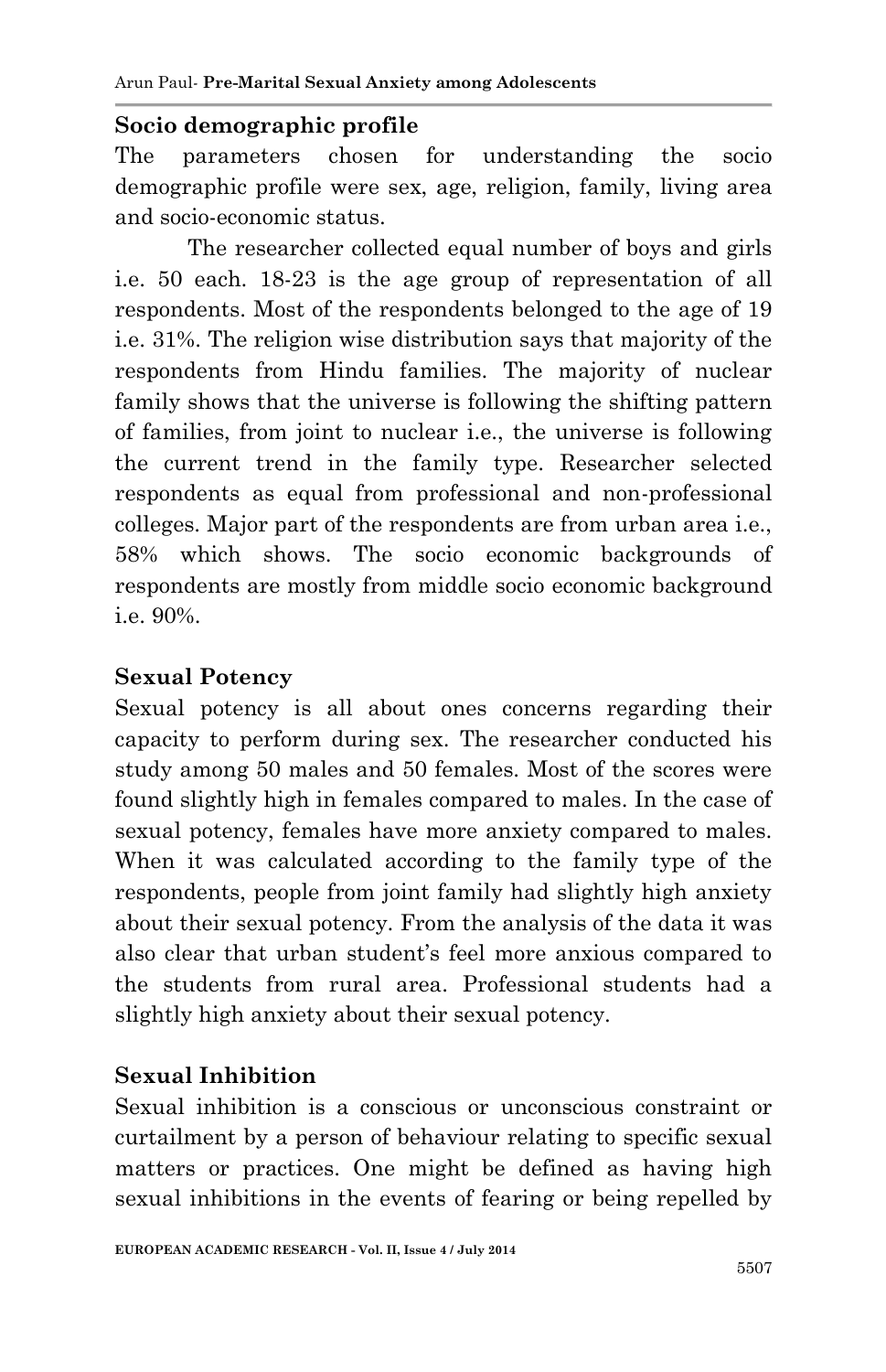any sexual practice or discourse. Alternatively, one might have low sexual inhibitions by unashamedly welcoming a variety of erotic techniques. People having sexual inhibition are very much vulnerable to carry sexual anxiety.

Present study points out that female were highly inhibited about their sexuality. It was also clear that there were no absolute difference in sexual inhibition among students from nuclear and joint family. It was also the same in students from rural and urban areas. Sexual inhibition among professionals and non-professionals students had no significant differences.

### **Sexual Attractiveness**

Sexual attraction refers to a person being drawn to another in order to have a sexual relationship. Anxiety about their appearance and attraction can lead to sexual anxiety.

In the case of sexual attractiveness, females are bit more concerned about their attractiveness compared to their male counterpart. The difference among students belonging to joint family and nuclear family was also negligible. Students from rural and urban living areas also possessed only negligible differences. Anxiety about sexual attraction among professional and non-professional students was almost same.

#### **Sexual Monotony**

Sexual Monotony is more felt by females compared to males. Students from nuclear families are more anxious about sexual monotony compared to students from joint family. Almost same level of anxiety about sexual monotony was seen in both rural and urban students. Professional and Non-professional background also had any influence on difference in sexual monotony results.

### **Sexual Anxiety**

Sexual anxiety refers to fears and apprehensions one holds about his being successful as far as sexual relationships are concerned. These fears and apprehensions are mainly caused by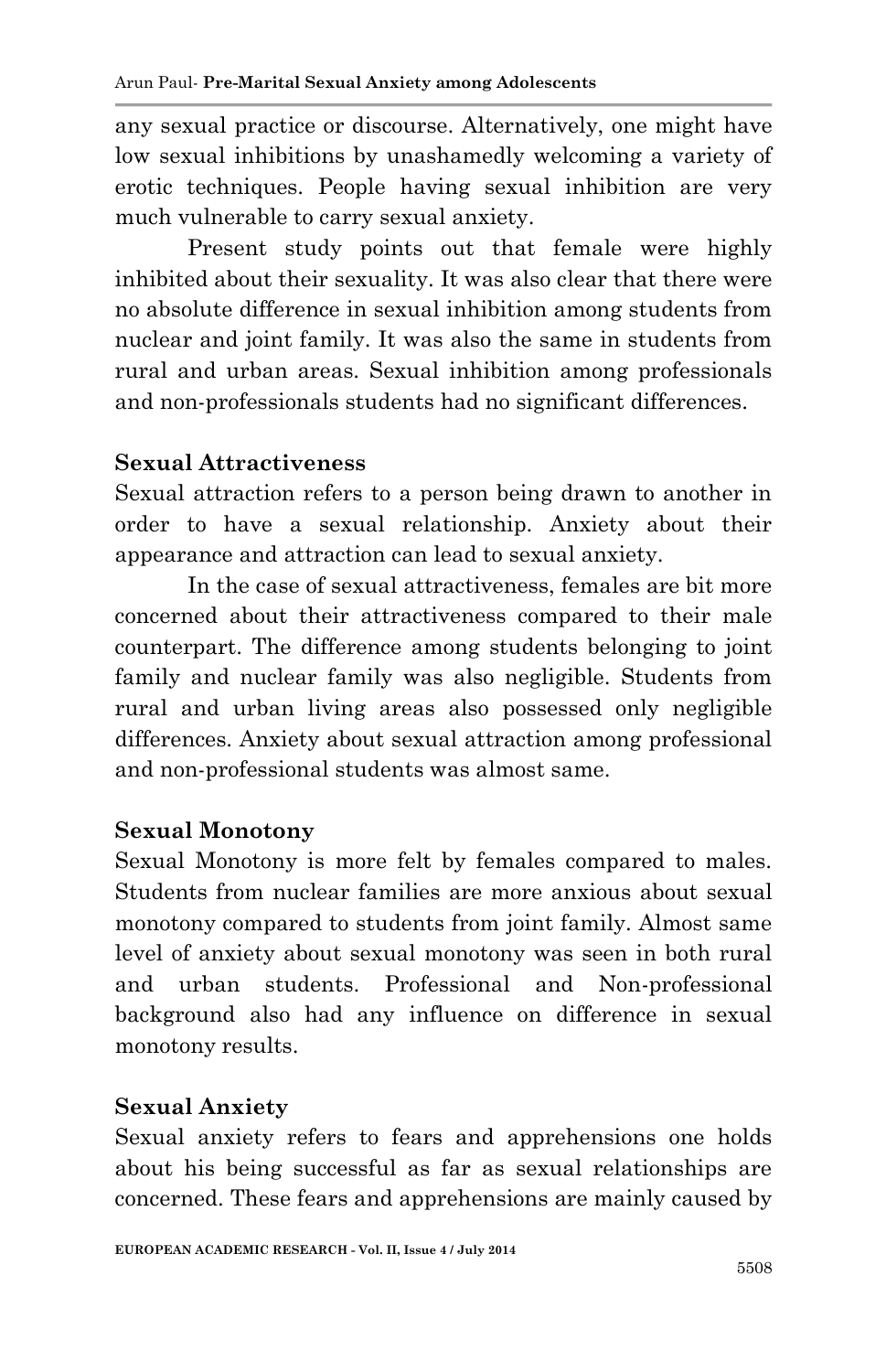distorted notions one developed about sex during his developmental years, mostly based on unscientific information he gets about sex from his friends, acquaintances and pornographic materials.

In this study it was found that sexual anxiety was significantly high among females. It was also significantly high among students from joint families. Even though there were no significant differences in other scores for sexual anxiety, there were slight differences. Students from urban area had slightly high sexual anxiety compared to students from rural area. It was also slightly high among professional students.

### **4. Conclusion**

Results suggested that there is a significant difference in sexual anxiety between females and males. Females feel more anxious compared to males. It is also found that students from joint family had high sexual anxiety compared to students from nuclear family.

Still alive myths about sex and sexual life may be the cause for anxiety about sex after marriage. We have to do more research in this field to generate a much clearer picture. Proper scientific sex education or family life education and counselling sessions will help in removing these kinds of anxieties among youth, whom are the driving force of tomorrow.

### **REFERENCE**

- Beck, J., Gayle, B., & Bozman, A. W. 1995. "Gender differences in sexual desire: The effects of anger and anxiety." *Archives of Sexual Behavior* 24(6): 595-612.
- Buchbinder, D. 1998. *Performance anxieties: Re-producing masculinity.* St Leonards, NSW: Allen and Unwin.